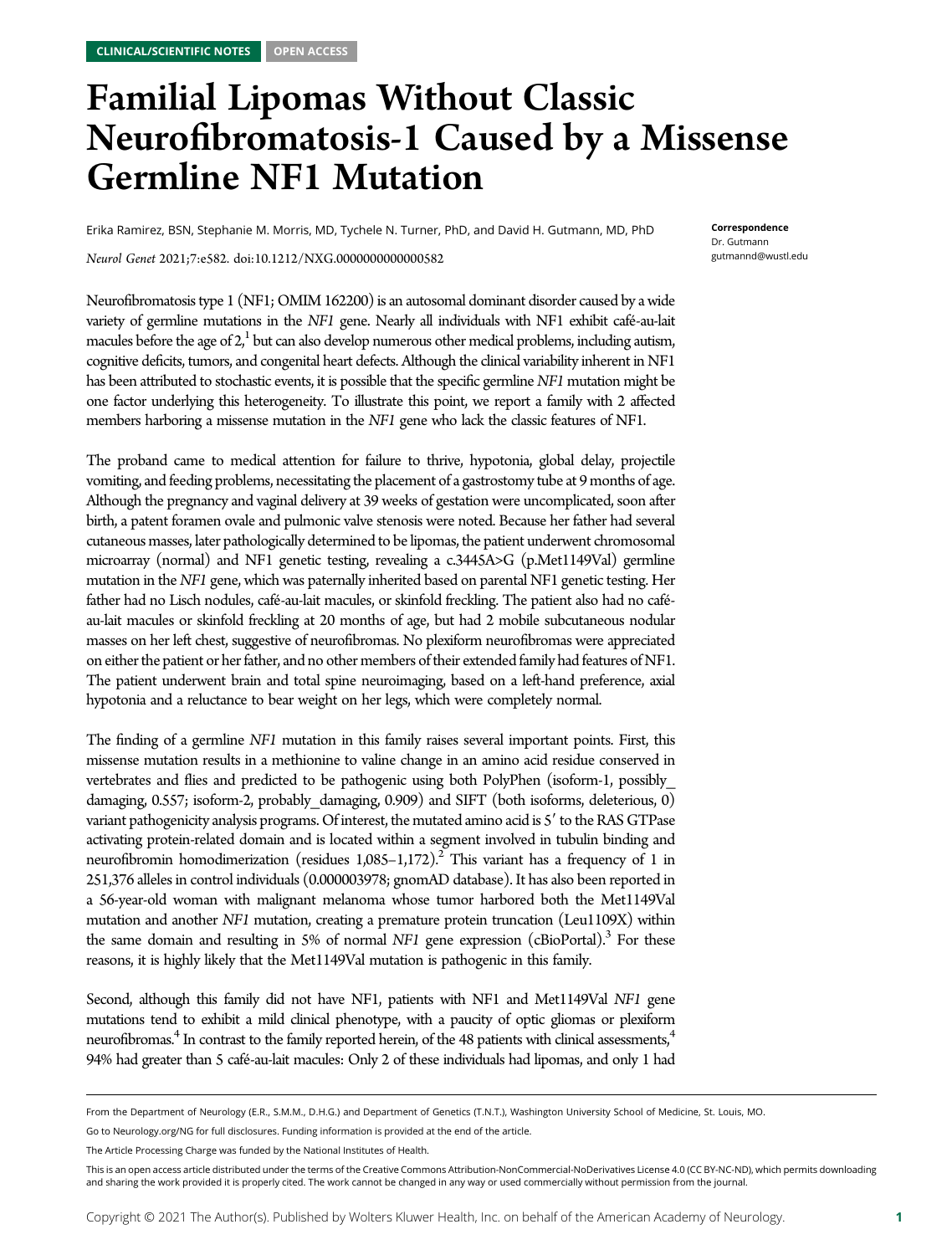pulmonic stenosis. The finding of this mutation in a family without NF1 extends the spectrum of clinical manifestations that likely arise from Met1149Val mutation.

Third, the lack of classic features of NF1 in these 2 individuals add to the growing list of specific genotype-phenotype correlations in patients with NF1, including patients harboring Arg1809 missense and Met991 codon deletion mutations who do not develop optic gliomas or neurofibromas.<sup>4</sup> Similarly, patients with missense mutations located in residues spanning 844 to 848 have been reported to exhibit more severe disease complications.<sup>5</sup> As the differential effects of specific germline NF1 gene mutations become elucidated, it is possible that they will help to define specific contact points for neurofibromin binding partners that underlie these unique effects.

Finally, previous work from our laboratory has shown that different germline NF1 gene mutations create dissimilar biological effects. Using human-induced pluripotent stem cells and mice genetically engineered with NF1 patient NF1 gene mutations, we found striking differences in neuronal differentiation<sup>6</sup> and optic glioma formation.<sup>7</sup> Surprisingly, this variability was not the result of different levels of RAS hyperactivation, but rather reflected other functions of neurofibromin, some of which remain to be defined. These observations suggest that other readouts for neurofibromin activity, besides RAS pathway signaling, are needed to characterize the contributions of different germline NF1 gene mutations to human disease pathobiology.

## Study Funding

This work was supported by a Research Program Award grant from the National Institutes of Health (1-R35-NS07211-01 to D.H.G).

#### **Disclosure**

D.H. Gutmann has a licensing agreement with the Tuberous Sclerosis Alliance (GFAP-Cre mice). The other authors have no relevant conflicts of interest to disclose. Full disclosure form information provided by the authors is available with the full text of this article at [Neurology.org/NG.](http://ng.neurology.org/lookup/doi/10.1212/NXG.0000000000000582)

#### Publication History

Received by Neurology: Genetics January 21, 2021. Accepted in final form February 23, 2021.

#### Appendix Authors

| <b>Name</b>                          | Location                                                                                      | Contribution                                                                                                                                                                                                                 |
|--------------------------------------|-----------------------------------------------------------------------------------------------|------------------------------------------------------------------------------------------------------------------------------------------------------------------------------------------------------------------------------|
| Erika<br>Ramirez,<br>BSN             | Department of Neurology,<br>Washington University School<br>of Medicine, St. Louis, MO        | Major role in the<br>acquisition of data and<br>analysis or interpretation<br>of data                                                                                                                                        |
| <b>Stephanie</b><br>M. Morris,<br>МD | Department of Neurology,<br><b>Washington University School</b><br>of Medicine, St. Louis, MO | Drafting/revision of<br>the manuscript for<br>content, including<br>medical writing for<br>content                                                                                                                           |
| Tychele N.<br>Turner,<br>PhD         | Department of Genetics,<br><b>Washington University School</b><br>of Medicine, St. Louis, MO  | Drafting/revision of<br>the manuscript for<br>content, including<br>medical writing<br>for content, and<br>analysis or interpretation<br>of data                                                                             |
| David H.<br>Gutmann.<br>MD, PhD      | Department of Neurology,<br>Washington University School<br>of Medicine, St. Louis, MO        | Drafting/revision of<br>the manuscript for<br>content, including<br>medical writing for<br>content, major role<br>in the acquisition<br>of data, study concept<br>or design, and<br>analysis or<br>interpretation<br>of data |

#### References

- 1. Nunley KS, Gao F, Albers AC, Bayliss SJ, Gutmann DH. Predictive value of cafe au lait macules at initial consultation in the diagnosis of neurofibromatosis type 1. Arch Dermatol 2009;145:883–887.
- 2. Sherekar M, Han SW, Ghirlando R, et al. Biochemical and structural analyses reveal that the tumor suppressor neurofibromin (NF1) forms a high-affinity dimer. J Biol Chem 2020;295:1105–1119.
- 3. Gao J, Aksoy BA, Dogrusoz U, et al. Integrative analysis of complex cancer genomics and clinical profiles using the cBioPortal. Sci Signal 2013;6:pl1.
- 4. Koczkowska M, Callens T, Chen Y, et al. Clinical spectrum of individuals with pathogenic NF1 missense variants affecting p.Met1149, p.Arg1276, and p.Lys1423: genotype-phenotype study in neurofibromatosis type 1. Hum Mutat 2020;41: 299–315.
- 5. Koczkowska M, Chen Y, Callens T, et al. Genotype-phenotype correlation in NF1: evidence for a more severe phenotype Associated with missense mutations affecting NF1 codons 844-848. Am J Hum Genet 2018;102:69–87.
- 6. Anastasaki C, Wegscheid ML, Hartigan K, et al. Human iPSC-derived neurons and cerebral organoids establish differential effects of germline NF1 gene mutations. Stem Cel Rep 2020;14:541–550.
- 7. Guo X, Pan Y, Gutmann DH. Genetic and genomic alterations differentially dictate low-grade glioma growth through cancer stem cell-specific chemokine recruitment of T cells and microglia. Neuro Oncol 2019;21:1250–1262.